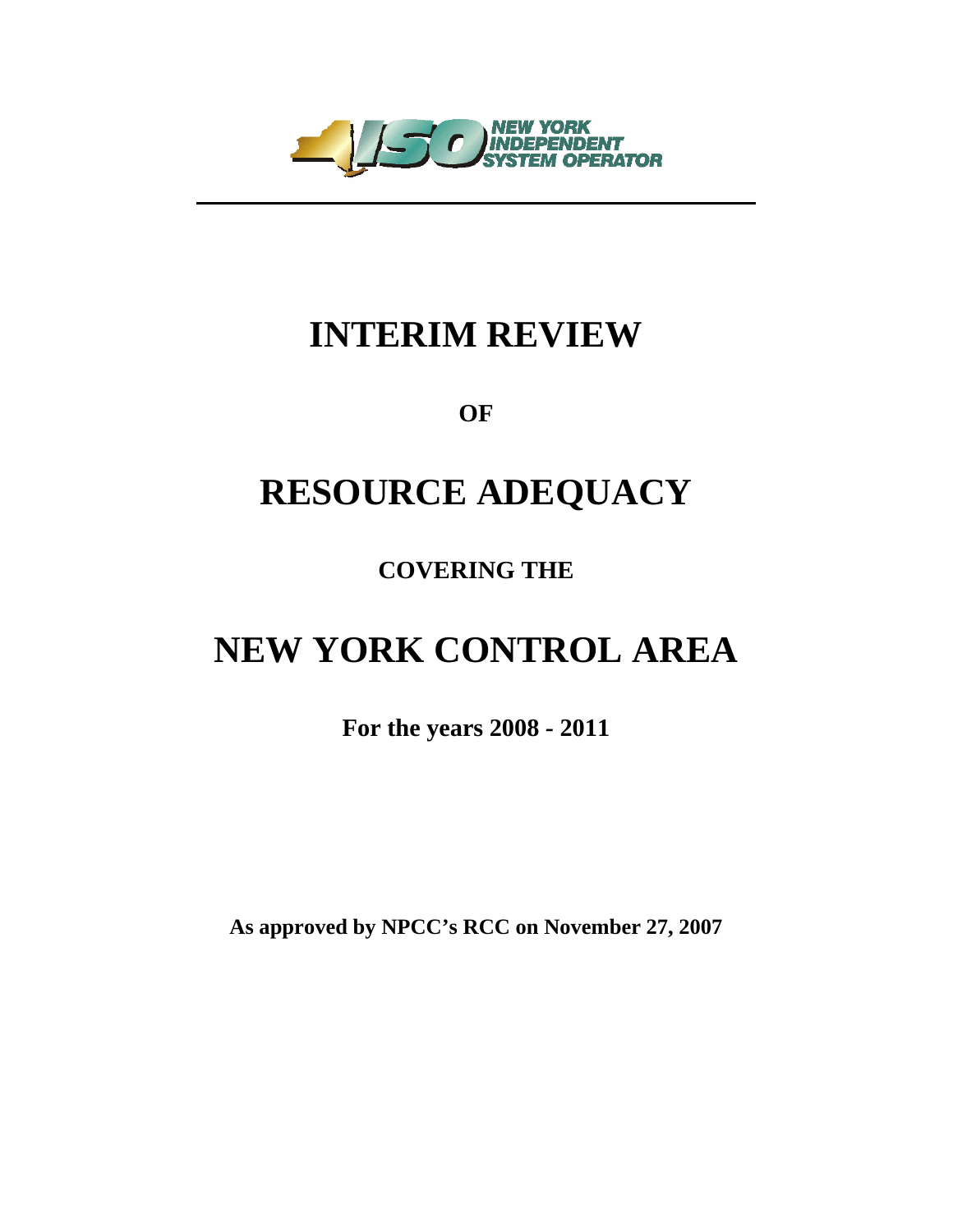#### **EXECUTIVE SUMMARY**

This is the New York Independent System Operator (NYISO) 2007 Annual Interim Assessment of its 2006 Area Review of Resource Adequacy covering 2007 through 2011. This assessment is conducted to comply with the Reliability Assessment Program established by the Northeast Power Coordinating Council (NPCC). This assessment follows the resource adequacy review guidelines as outlined in the NPCC B-8 Document, "Guidelines for Area Review of Resource Adequacy."

Results of this interim assessment show that the New York Control Area (NYCA) will comply with the NPCC resource adequacy reliability criterion under the Base Load Forecast with the addition of the updated transmission owner plans and market solutions identified in the NYISO 2007 Comprehensive Reliability Plan. Under the High Load Forecast, the NYCA will be in violation of the NPCC resource adequacy criterion beginning in 2010 if no further actions are taken. However, the NYISO has the authority to direct the implementation of measures that will ensure that compliance with the criterion is maintained.

The NYCA has locational Installed Capacity (ICAP) requirements for the Long Island (LI) and New York City (NYC) zones established by the NYISO. Existing and planned capacity is sufficient to meet Long Island's current 99% locational requirement over the period. NYC has sufficient installed resources to meet the current locational capacity requirement of 80% of the local peak load in every year except 2010 and as noted above the NYCA is expected to meet NPCC resource adequacy reliability criterion in 2010.

## **INTRODUCTION**

This is the first update of the New York 2006 Triennial Review of Resource Adequacy which was approved in November, 2006.

#### **ASSUMPTION CHANGES**

#### **NYISO Resource Plan**

Since the 2006 New York Triennial Review was approved, the Board of Directors has approved the NYISO's second Comprehensive Reliability Plan (CRP). A Reliability Needs Assessment (RNA), the first phase of the CRP Process, determined that additional resources would be needed over the 2007 – 2016 period to ensure compliance with the NPCC reliability criteria described in Section 3.0 of NPCC Document A-2.

The CRP contains recommendations to meet the reliability needs of the NYISO for two five year intervals,  $2007 - 2011$  and  $2012 - 2016$ . It is the first of these intervals that this Interim Assessment addresses. Designated NYCA Transmission Owners (TOs) submitted plans which were sufficient to meet the reliability needs identified for 2007 – 2011.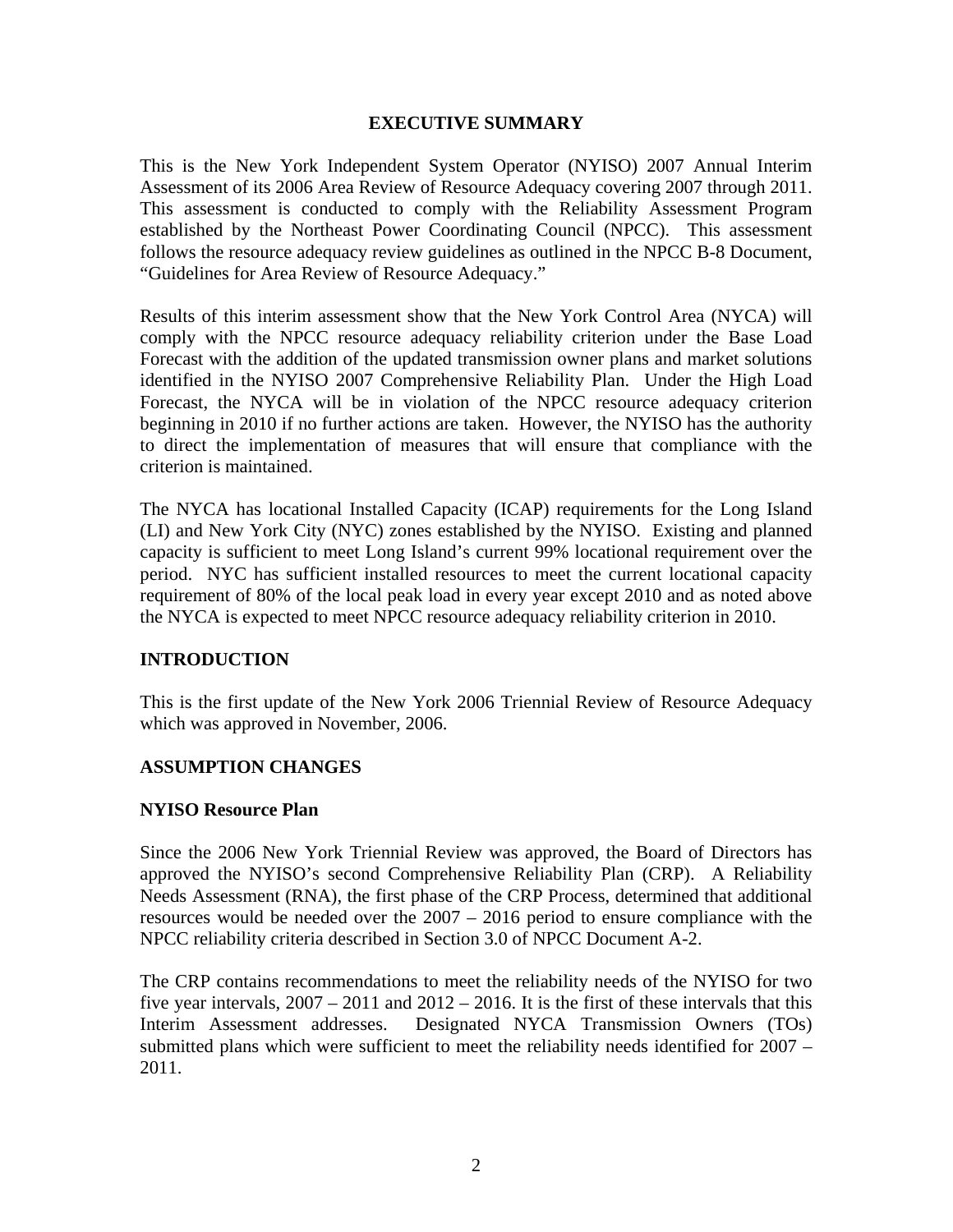The plan consists of the following:

- 1. Deferring retirement of the Charles A. Poletti generating unit in New York City from 2009 to 2010.
- 2. Implementing certain of the responsible TO plans, including 240 MVARs of capacitor banks at the 245 kV Millwood Substation and the replacement of a circuit breaker that will allow bypassing a series reactor between the Gowanus and Farragut substations.
- 3. Developing upwards of 1,800 MW of market-based resources that have been proposed for New York, at least 1,000 MW of which should be located in New York City and 500 MW of which are in the lower Hudson River valley.

## **COMPARISON WITH THE 2006 TRIENNIAL REVIEW**

#### **Resources**

The 2006 Triennial Review assumed a total of 563 MW of net new capacity additions by the year 2011. As of August 2007, capacity resources totaled 40,981 MW vs. the 40,868 identified in the 2006 Triennial Review. Delays of previously planned retirements and completion of plants and other resources currently under construction will bring that number to 41,437 by the summer of 2009. That number will increase further to 41,599 MW by the summer of 2011.

To be consistent with studies conducted for the New York State Reliability Council (NYSRC), firm purchases are not included as resources for this assessment. In the summer of 2007, for example, there were over 2,533 MW of external ICAP purchases were accepted in the NYCA market.

The installed capacity comparisons between the 2006 Review and this Interim Review are shown in the following summary table:

| Table 1. Installed Capacity Comparison |                       |                     |                   |  |
|----------------------------------------|-----------------------|---------------------|-------------------|--|
|                                        | 2006 Triennial Review | 2007 Interim Review | <b>Difference</b> |  |
| Year                                   | (MW)                  | (MW)                | (MW)              |  |
| 2007                                   | 40,868                | 40,981              | 113               |  |
| 2008                                   | 41,866                | 40,583              | $-1,283$          |  |
| 2009                                   | 41,431                | 41,437              | 6                 |  |
| 2010                                   | 41,431                | 40.549              | -882              |  |
| 2011                                   | 41,431                | 41,599              | 168               |  |

## **Table 1. Installed Capacity Comparison**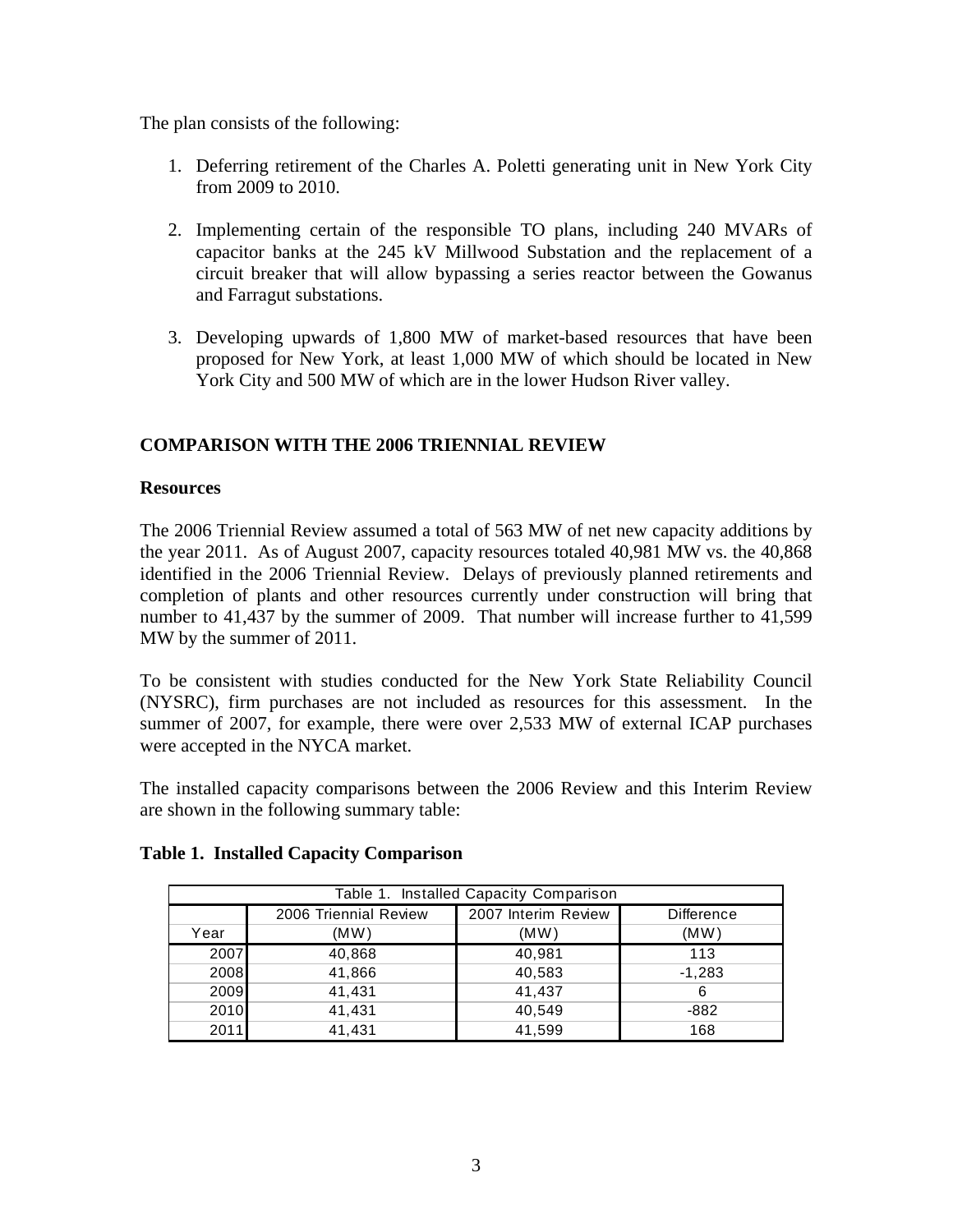#### **Load**

Table 2 compares the NYCA Base and High Load Forecast used in this assessment with those used in the 2006 Triennial Review. The load forecast used in the Interim Review is the same as that used in the 2006 Triennial Review. (Since then, a new forecast has been issued in the 2007 NYISO Load and Capacity Report which is approximately 480 MW lower in 2011.)

| Table 2. Reference Peak Load Forecast Comparison |                         |              |                           |              |
|--------------------------------------------------|-------------------------|--------------|---------------------------|--------------|
|                                                  | Base Case Load Forecast |              | <b>High Load Forecast</b> |              |
|                                                  | 2006 Triennial          | 2007 Interim | 2006 Triennial            | 2007 Interim |
| Year                                             | Review (MW) Review (MW) |              | Review (MW)               | Review (MW)  |
| 2007                                             | 33,831                  |              | 34,035                    |              |
| 2008                                             | 34,314                  | No           | 34,595                    | No           |
| 2009                                             | 34,688                  | Change       | 35,049                    | Change       |
| 2010                                             | 35,042                  |              | 35,496                    |              |
| 2011                                             | 35,348                  |              | 35,904                    |              |

## **Table 2. Reference Peak Load Forecast Comparison**

#### **Transfer Limits**

The sub-area representation modeled in the 2007 Interim Review has been modified when compared to the 2006 Triennial Review. The effects of the transmission system upgrades described in the second element of the CRP (above) result in improved transfer capability into New York City and Long Island, the load areas that account for most of the reliability risk in the New York Control Area.

Tables 3a and 3b show the transfer limits for the critical NYCA interfaces that were used in the 2006 Triennial Review and this Interim Review:

| $1$ avit Ja, TVV 11 albinissivit mittitätt Linnis – 2000 TTitimiäi Review (1917) ( |                             |       |             |       |       |
|------------------------------------------------------------------------------------|-----------------------------|-------|-------------|-------|-------|
| Year                                                                               | Central East+Frazier Gilboa | F - G | UPNY - SENY | - J   | 1 - K |
| 2007                                                                               | 3,150                       | 3,450 | 5,150       | 3.700 | 1,270 |
| 2008                                                                               | 3.150                       | 3,450 | 5,150       | 3.700 | 1,270 |
| 2009                                                                               | 3,150                       | 3,450 | 5,150       | 3.700 | 1,270 |
| 2010                                                                               | 3,150                       | 3,450 | 5,150       | 3.700 | 1,270 |
| 2011                                                                               | 3,150                       | 3,450 | 5,150       | 3,700 | 1,270 |

**Table 3a. Key Transmission Interface Limits – 2006 Triennial Review (MW)** 

#### **Table 3b. Key Transmission Interface Limits – 2007 Interim Review (MW)**

| Year | Central East+Frazier Gilboa | - G<br>E. | UPNY - SENY | ل -   | - K   |
|------|-----------------------------|-----------|-------------|-------|-------|
| 2007 | 3,150                       | 3,720     | 5,000       | 3,700 | 1,290 |
| 2008 | 3,150                       | 3,720     | 5,000       | 3,864 | 1,290 |
| 2009 | 3,150                       | 3,720     | 5,000       | 3,791 | 1,290 |
| 2010 | 3,150                       | 3,720     | 5,000       | 3,741 | 1,290 |
| 2011 | 3,150                       | 3,720     | 5,000       | 4,100 | 1,290 |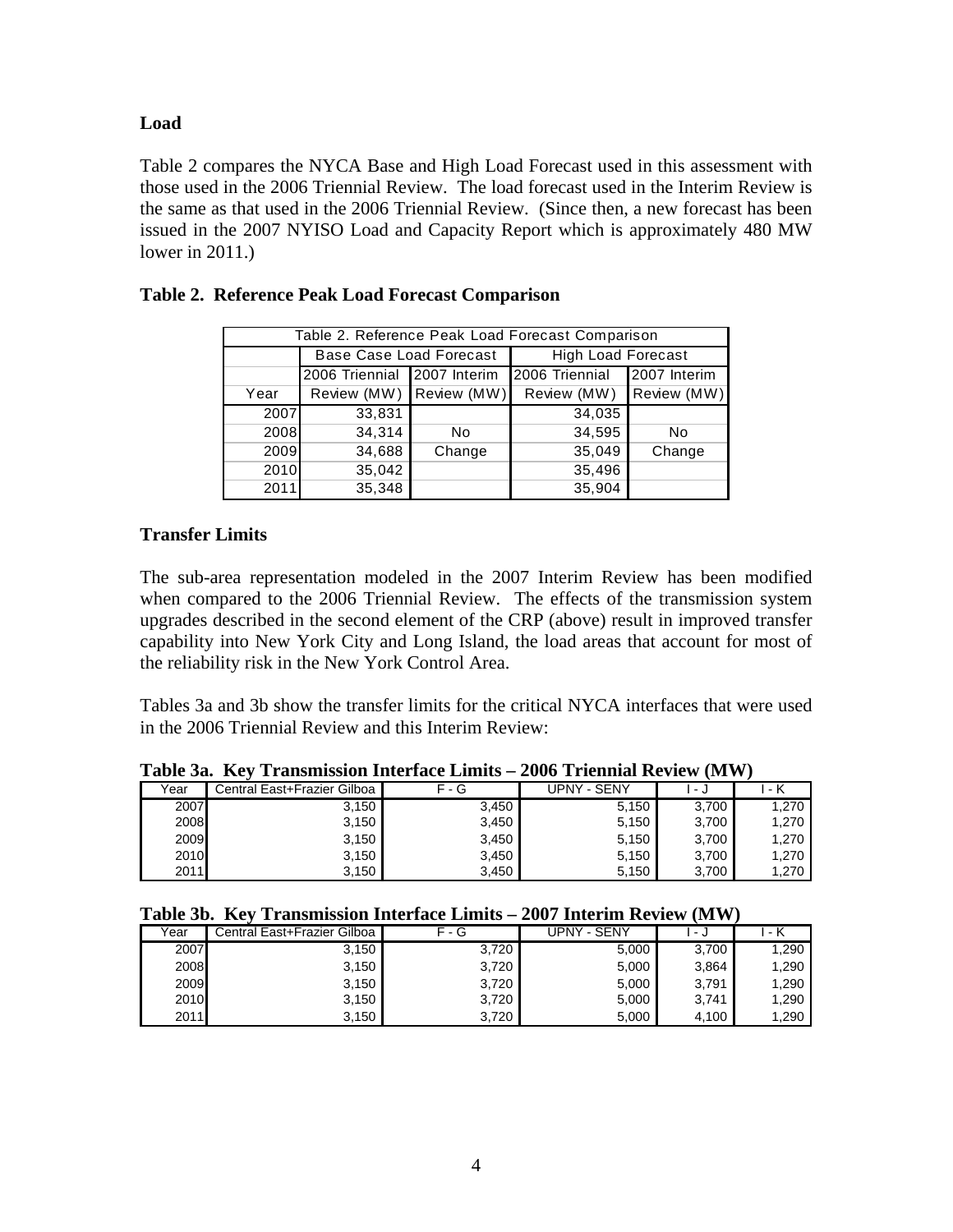The Interim Review also reflects the installation of a controllable DC cable between Long Island and New Jersey (660 MW). This was not modeled in the 2006 Triennial Review.

## **Fuel Supply Diversity**

The NYISO currently enjoys the benefits of a diverse fuel supply for its capacity resources. Future resources, however, are projected to be fueled primarily by natural gas. Despite an increase in dependency on natural gas as a fuel source, those units in critical areas, such as New York City, are required to have a back-up fuel supply available. Further, since the NYCA is a summer peaking Area and the availability of gas supply is adequate during summer months, the NYISO does not foresee shortages or potential interruptions as problematic over this study period.

#### **New Market Rules**

The NYISO and its stakeholders have implemented the CRP Process, which was approved by FERC in 2004. This Process is the focal point of long-term reliability analysis and planning. It enables the NYISO to identify reliability needs, obligates TOs to develop plans to address them, solicits market-based solutions and develops regulatory backstop solutions should others not appear adequate.

The CRPP provides a single procedure through which long-term reliability needs are identified and addressed, coordinating the several individual processes which existed previously.

## Locational Requirements<sup>1</sup>

 $\overline{a}$ 

Locational requirements are set annually by the NYISO and currently exist at 80% for NYC and 99% for LI. In 2010, when NYC falls below its locational requirement, the other areas in New York are expected to have sufficient resources available to meet reliability needs. In 2010, NYC's shortfall is not critical because statewide resources are sufficient to meet the NPCC loss of load criterion.

## **RESULTS AND CONTINGENCY PLAN**

The RNA, the initial part of the CRPP, identified that under a high load growth scenario, the NYCA would not meet the NPCC LOLE criterion in 2010 and 2011. However, the RNA analysis, from which the 2007 Interim Report High Load Forecast LOLEs are taken, did not include the resource solutions adopted in the CRP, the source of the 2007 Interim Base Case Forecast LOLEs. (Therefore, the differences in LOLEs between the

<sup>1</sup> Locational requirements are revised annually. With the addition of a new 345 KW cable between Sprainbrook and Sherman Creek (M29) in late 2009, the NYC and Long Island locational requirements could decrease.